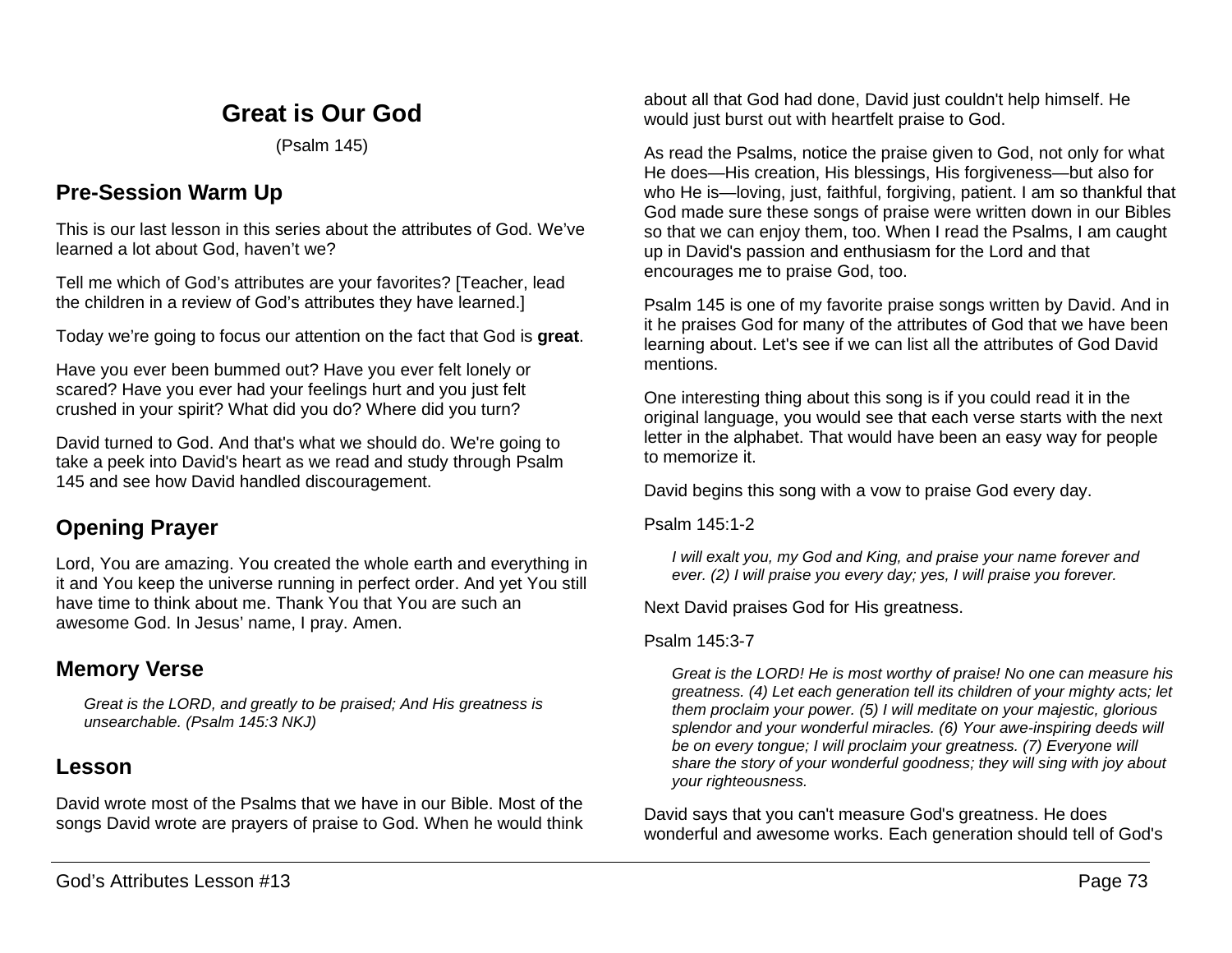greatness to the next. He is righteous and full of glorious splendor and majesty.

David then continues with praise for the Lord's attributes.

#### Psalm 145:8-10

*The LORD is merciful and compassionate, slow to get angry and filled with unfailing love. (9) The LORD is good to everyone. He showers compassion on all his creation. (10) All of your works will thank you, LORD, and your faithful followers will praise you.*

He is gracious, compassionate, patient, and loving!

Next, David praises God for His everlasting kingdom.

Psalm 145:11-13

*They will speak of the glory of your kingdom; they will give examples of your power. (12) They will tell about your mighty deeds and about the majesty and glory of your reign. (13) For your kingdom is an everlasting kingdom. You rule throughout all generations. The LORD always keeps his promises; he is gracious in all he does.*

David praises God for His power and His mercy and grace. He rules over an everlasting kingdom and He always keeps His promises.

Next David praises God for His provision.

Psalm 145:14-16

*The LORD helps the fallen and lifts those bent beneath their loads. (15) The eyes of all look to you in hope; you give them their food as they need it. (16) When you open your hand, you satisfy the hunger and thirst of every living thing.*

Sometimes our burdens seem more than we can bear, and we wonder how we can go on. If you are bending under a burden and feel that you are about to fall, turn to God for help. He is ready to lift you up and bear your burden. He is the great burden bearer.

God opens His hand and satisfies every living thing! He is our source of all our daily needs.

Next, David praises God for His righteous ways.

Psalm 145:17-20

*The LORD is righteous in everything he does; he is filled with kindness. (18) The LORD is close to all who call on him, yes, to all who call on him in truth. (19) He grants the desires of those who fear him; he hears their cries for help and rescues them. (20) The LORD protects all those who love him, but he destroys the wicked.*

David praises God for answering the cries of those who sincerely call upon Him. God is righteous and loving in all His ways; He remains near to those who call on Him; He hears our cries and saves us.

Then, David ends this song encouraging us all to praise the Lord.

Psalm 145:21

*I will praise the Lord, and may everyone on earth bless his holy name forever and ever.*

Just by reading one of David's psalms we are reminded of how great and awesome God is.

And when we think about all that God has done and does for us, what could be more natural than having outbursts of heartfelt praise, just like David? When you praise God it's a way to tell Him how much you admire Him and appreciate Him, and thank Him for all that He does for you.

In what ways have you recently praised God or told others all that he has done for you?

# **Closing Prayer**

Father, help us to be like David and praise You in all of our circumstances, even when we're bummed out. You are an awesome